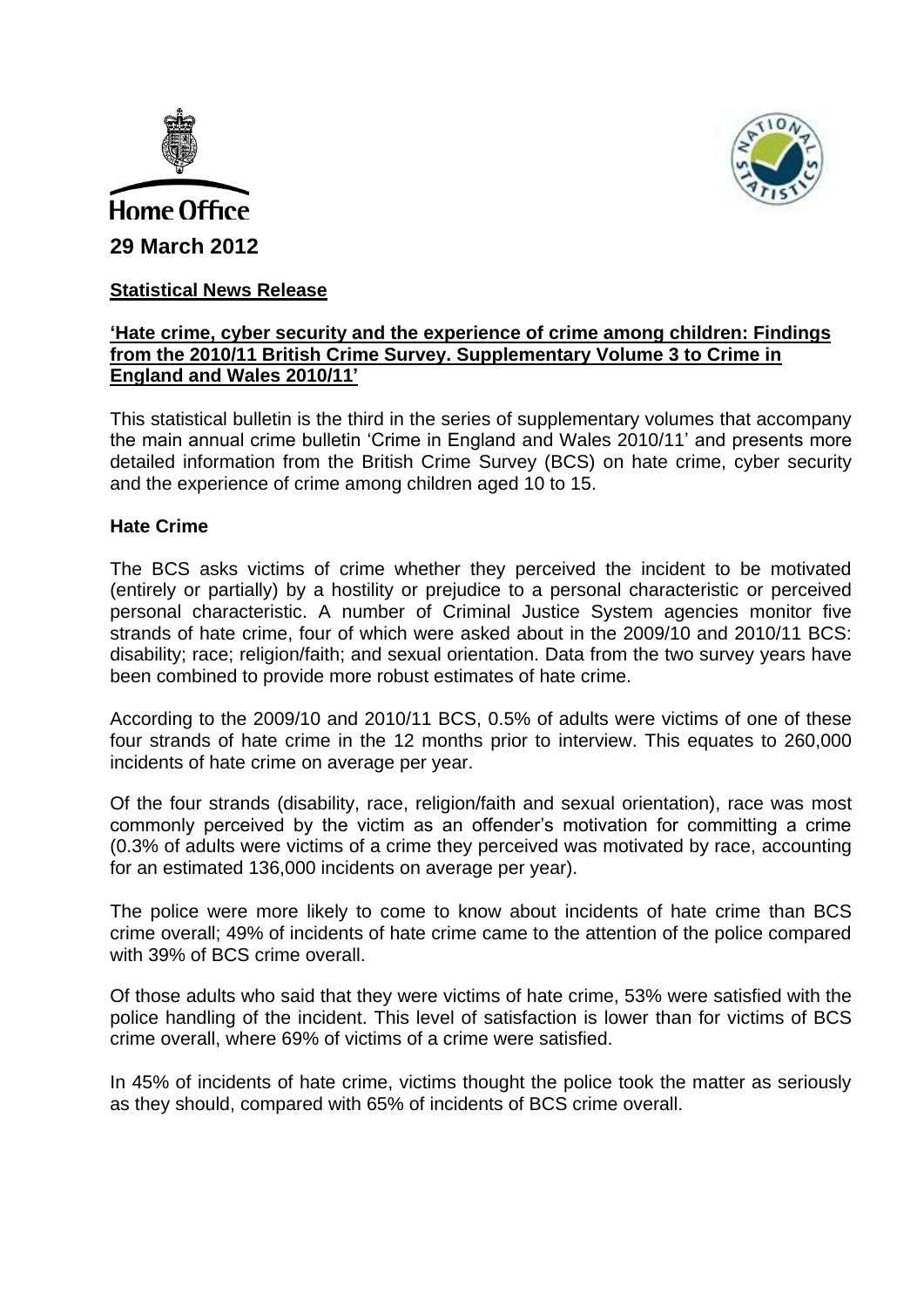# **Cyber security**

According to the 2010/11 BCS, 78% of adults had used the internet in the last year; men were more likely than women to have done so (81% and 75% respectively). Levels of usage decreased with increasing age, from 98% of 16 to 24 year olds to 19% of those aged 75 or older.

The most commonly mentioned actions taken by adults to protect their personal details online were: having up-to-date security software installed on their home computer (67%), using only well-known, popular or trusted sites (67%), and using secure sites (such as those indicated by a closed padlock, 61%).

The level of worry among adults about the security of personal details entered online varied by what they used the internet for; 44% of adults who had used the internet for buying goods or services online said they were worried about the security of personal details. This compares with 37% who used the internet for banking or managing finances and around a quarter of adults (26%) who had used the internet for government services.

Concern about personal details being insecure online was given as a reason by 34% of adults for not using the internet for online banking or managing finances. A lower proportion of adults gave this reason for not buying goods and services online (26%) and not accessing online government services (10%).

Concern about losing money or having money stolen was given as a reason by 16% of adults for stopping them accessing online banking or managing finances; 12% gave it as a reason for not buying goods and services online while just 3% said this concern stopped them accessing online government services.

## **Experimental statistics on the experience of crime among children aged 10 to 15**

Questions were asked in the 2010/11 BCS of children aged 10 to 15 in England and Wales who had experienced a crime about the circumstances of the incident, details on the offender(s) and their views of the incident.

The vast majority of violent incidents experienced by children took place on a weekday (89%) and during daylight (88%). This contrasts with adults, who tended to experience violent incidents during the evening or at night (67%). The majority of violent incidents experienced by children took place in or around school (56%).

Violent incidents experienced by children were more likely to involve an offender that was well known to the victim (56%) than incidents experienced by adults (34%).

Incidents of thefts experienced by children were also most likely to take place in or around a school (46%). Similar to violent incidents, thefts experienced by children were most likely to have occurred during a weekday (85%) and to have taken place during daylight hours (86%).

Levels of victimisation differed by factors such as gender. For example, boys were around twice as likely as girls to have been a victim of violence (9% and 4% respectively). Furthermore, children who had been bullied in the last 12 months had a much higher violence victimisation rate (21%) than those who had not been bullied (3%). This is not unexpected as children perceived that three in five violent incidents (62%) were part of a series of bullying.